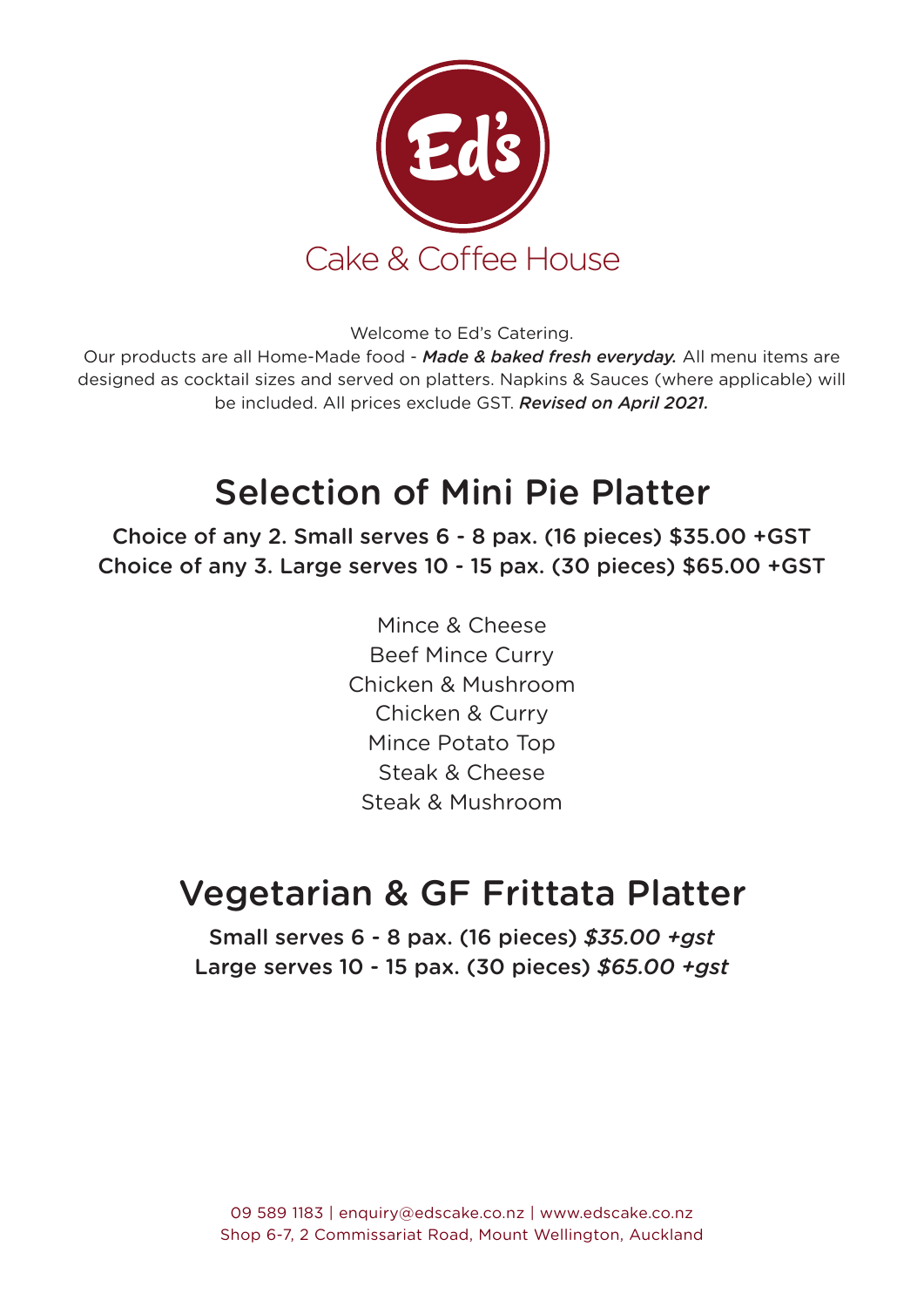

## GF Rice Paper Roll Platter (Chicken or Vegetarian)

Large serves 10 - 15 pax. (20 pieces) *\$60.00 +gst*

## Selection of Quiche Platter *(Savoury size)*

Choice of any 2. Large serves 10 - 12 pax. (20 pieces) \$60.00 +GST

Ham, Tomato & Cheese Chicken & Cheese Salmon & Cheese Vegetarian

### Sausage Roll Platter

Small serves 6 - 8 pax. (16 pieces) *\$35.00 +gst* Large serves 10 - 15 pax. (30 pieces) *\$65.00 +gst*

## Vegetarian Curry Puff Platter

Small serves 6 - 8 pax. (16 pieces) *\$35.00 +gst* Large serves 10 - 15 pax. (30 pieces) *\$65.00 +gst*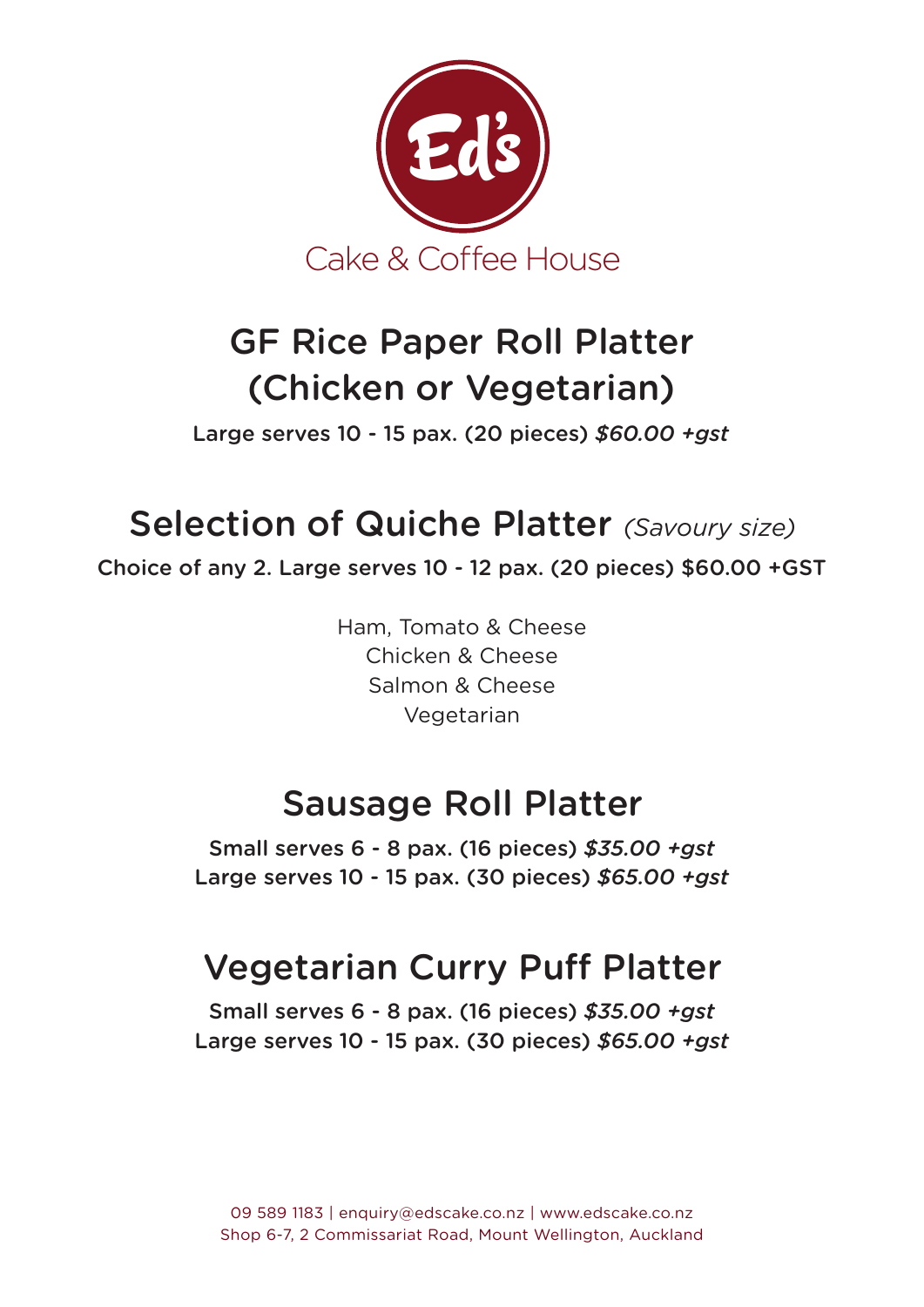

### Selection of Sandwich Platter

Choice of any 3. Large serves 10 - 12 pax. (18 pieces) *\$52.00 +gst*

Ham, Egg & Tomato Ham, Egg & Lettuce Smoked Chicken, Cream Cheese & Beetroot Roast Beef, Tomato Relish & Brie Cheese Vegetarian

## Filled Croissant Platter

Minimum order of 6 croissants. *\$6.50ea +gst*

Ham Roast Beef Smoked Chicken Smoked Salmon Vegetarian Curry

## Seasonal Fresh Fruit Platter

Serves 25-30 pax. *\$70.00 +gst*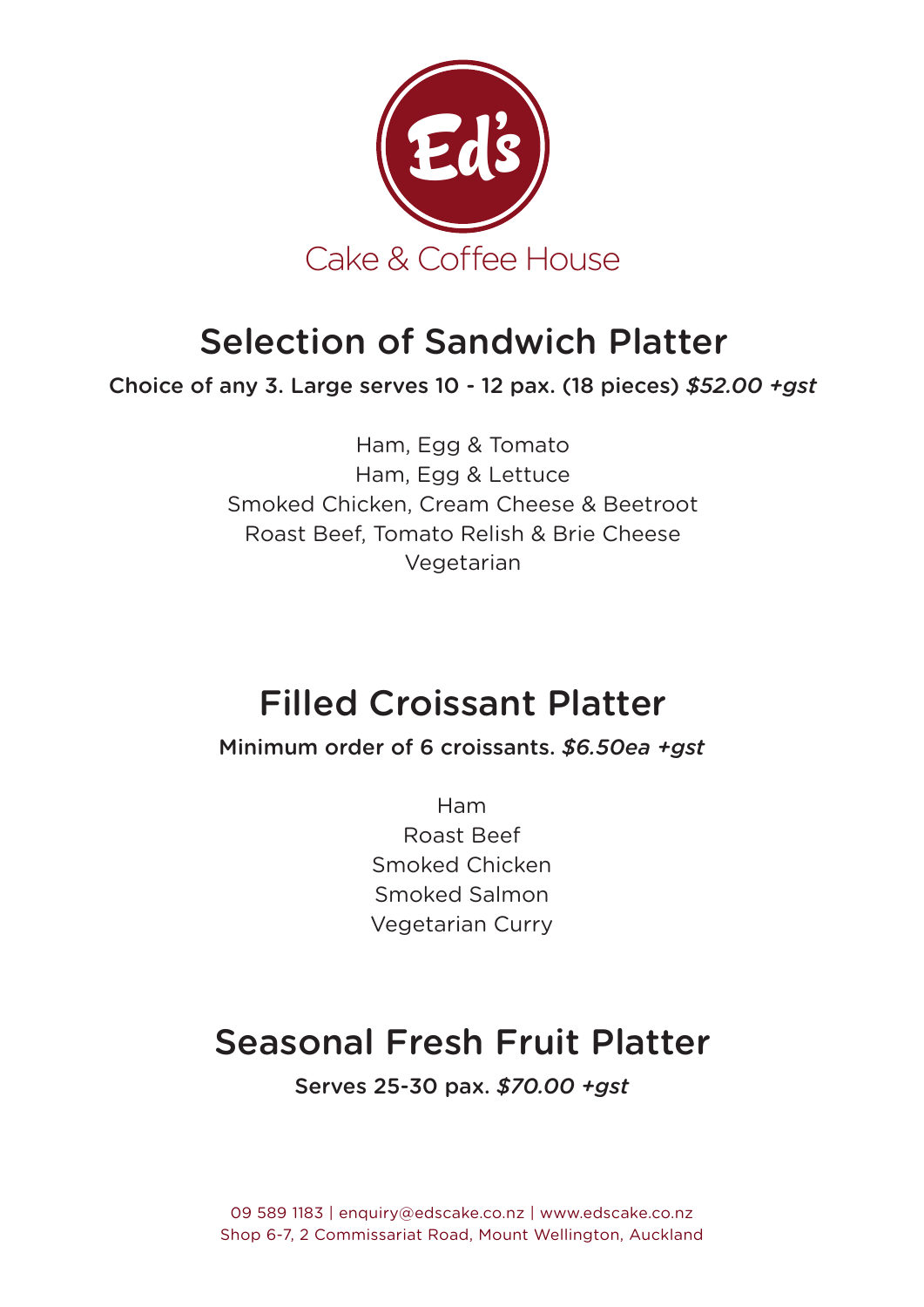

### Selection of Sweet Slice Platter

Choice of any 2. Small serves 6 - 8 pax. (15 pieces) *\$28.00 +gst* Choice of any 3. Large serves 10 - 15 pax. (27 pieces) *\$50.00 +gst*

> Chocolate Caramel Gluten-Free Chocolate Brownie Louise Raspberry, Peach Crumble Wholemeal Ginger Crunch

## Selection of Petit-Four Platter

Minimum order of a dozen per petit-four flavour. *\$40.00 +gst*

Banoffee Pie Coconut & Custard Lemon Curd Lemon Meringue Plum & Pear Frangipane Chocolate Fudge Cake Gluten-Free Orange & Almond Cake Lemon Curd & Syrup Cake Moist Baby Carrot Cake Chocolate Cream Puff/Eclair Fresh Cream Donuts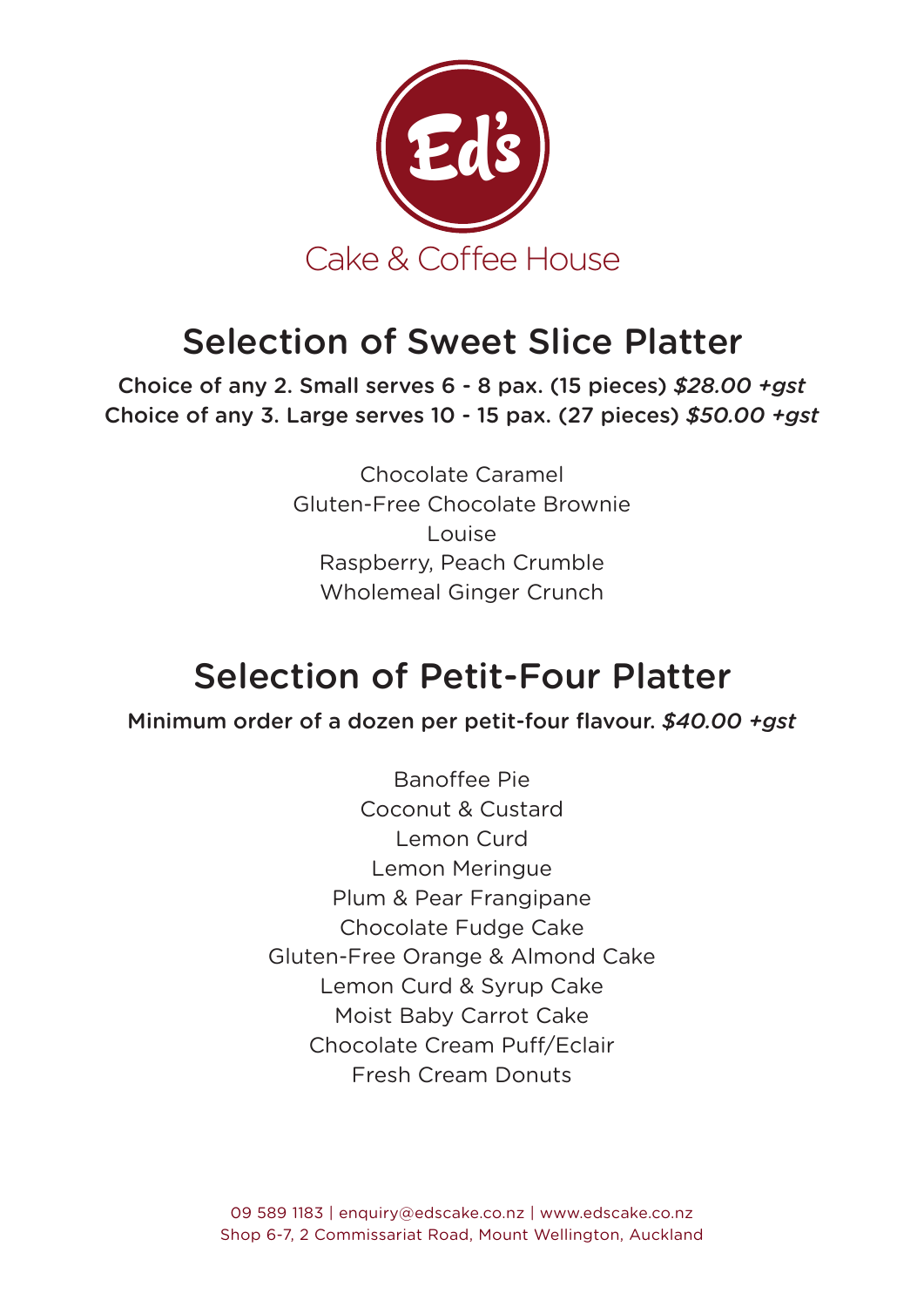

#### Scone Platter

Date scones with vanilla cream & rapsberry jam. Serves 10 - 12 pax. (12 pieces) \$35.00 +GST

## Selection of Muffin Platter

Choice of any 3. Small serves 6 - 8 pax. (12 pieces) \$30.00 +GST Choice of any 4. Large serves 10 - 15 pax. (24 pieces) \$55.00 +GST

> White Chocolate Blueberry Raspberry & Almond Coffee & Walnut Apple Crumble Peach & Passionfruit Dark Chocolate Lemon & Poppyseed Wholemeal Blueberry

## Selection of Cookie Platter

Large serves 10 - 15 pax. (30 pieces) \$55.00 +GST

x6 Anzac x6 Chocolate Crinkles x6 Chocolate Chip x6 GF Orange & Almond x6 YoYo

09 589 1183 | enquiry@edscake.co.nz | www.edscake.co.nz Shop 6-7, 2 Commissariat Road, Mount Wellington, Auckland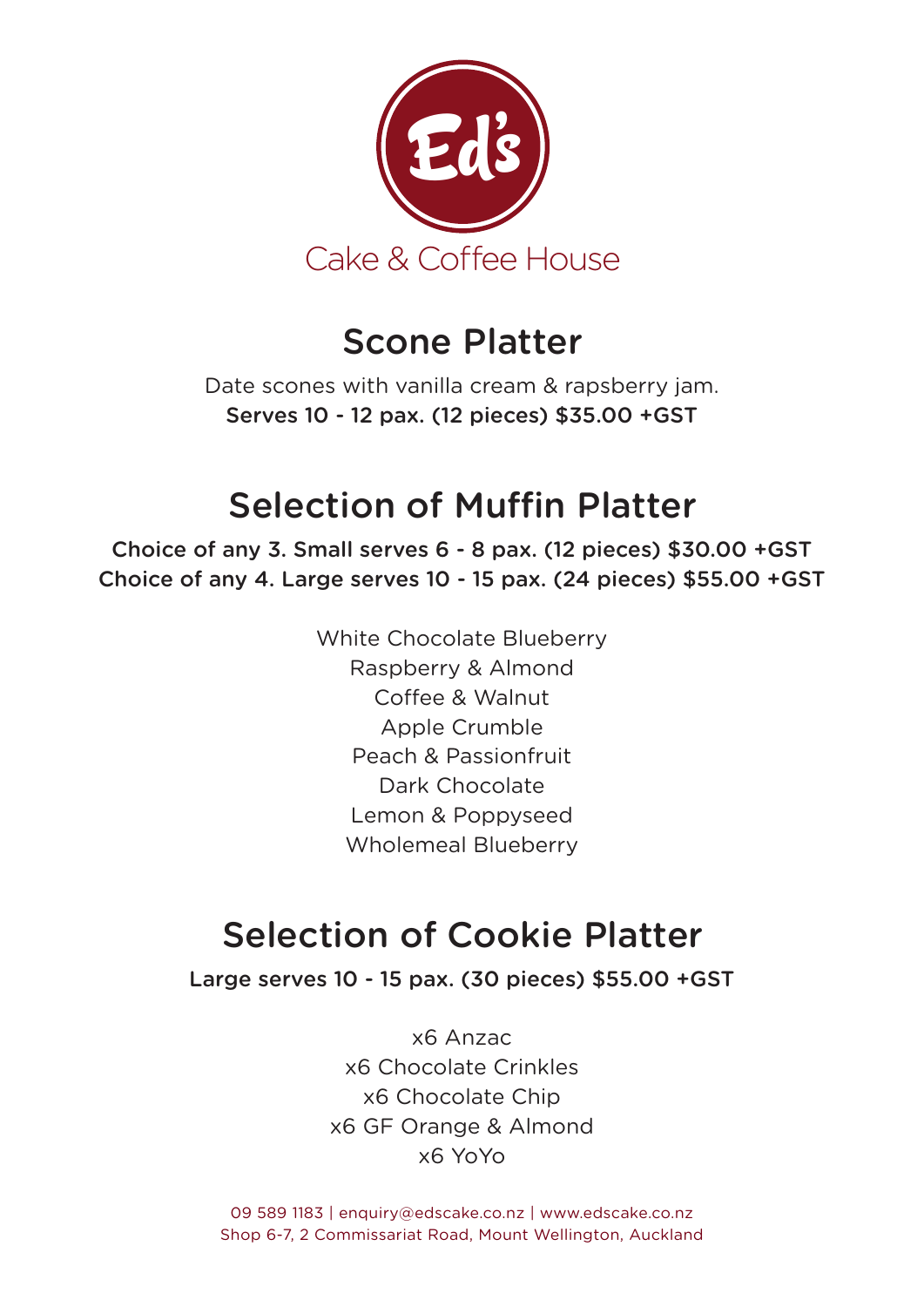

Is there a birthday, going away or a special event? Why not try our range of naked cakes.

# 9" Round Naked Cakes

#### Serves up to 25 pax. *\$65.00ea +gst*

#### **Carrot Cake**

Moist carrot cake with cream cheese icing

**Chocolate Fudge** *(Ed's signature cake)*

Moist chocolate cake with dark chocolate ganache

#### **Hummingbird**

Banana pineapple spice cake with passionfruit icing

#### **Red Velvet**

Crumble velvet with cream cheese icing